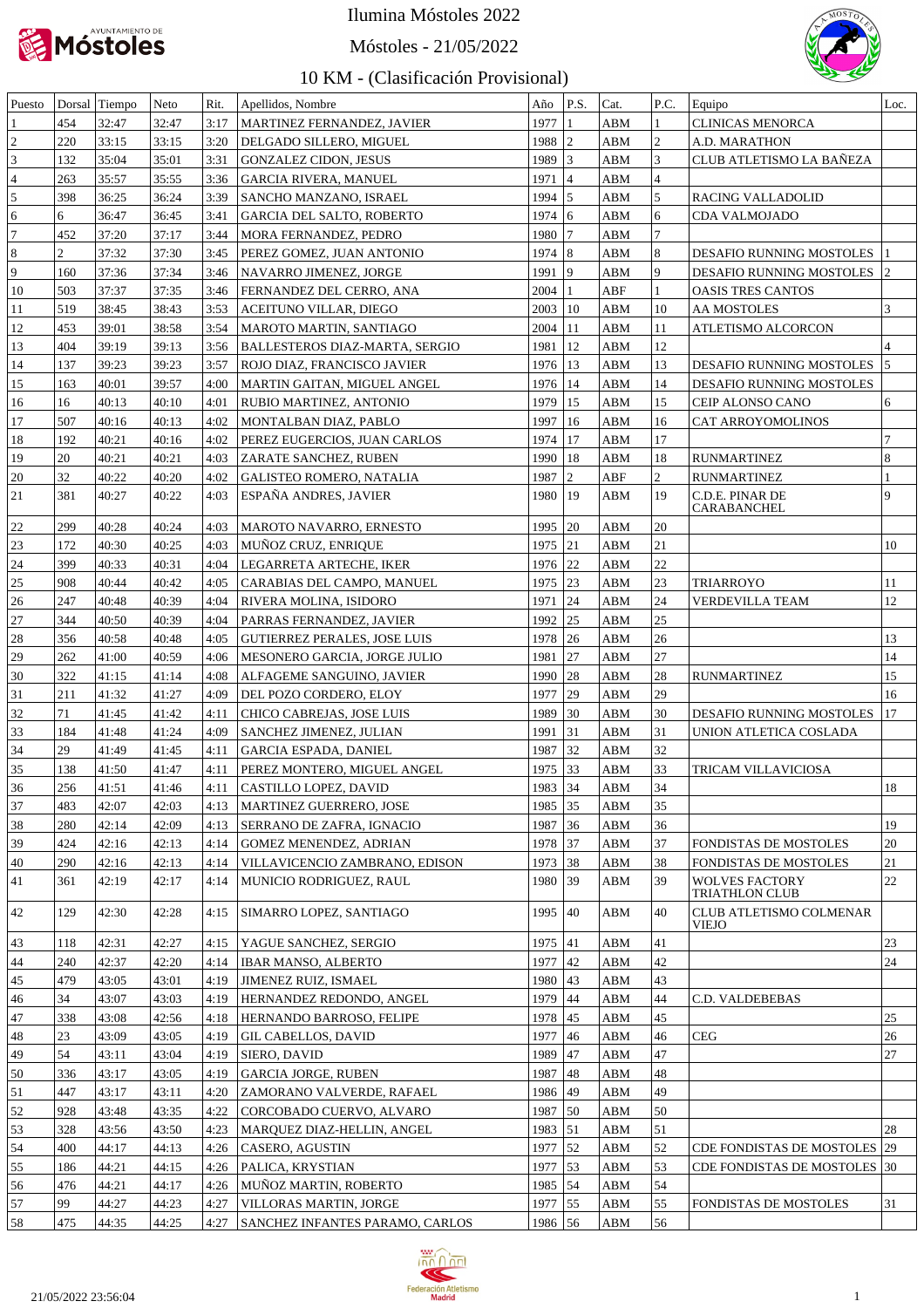

Móstoles - 21/05/2022



| Puesto |        | Dorsal Tiempo | Neto  | Rit. | Apellidos, Nombre                    | Año          | P.S.            | Cat.        | P.C.           | Equipo                     | Loc.            |
|--------|--------|---------------|-------|------|--------------------------------------|--------------|-----------------|-------------|----------------|----------------------------|-----------------|
| 59     | 314    | 44:39         | 44:34 | 4:28 | PEREZ, SAMUEL                        | 1981         | 57              | ABM         | 57             |                            |                 |
| 60     | 201    | 44:47         | 44:41 | 4:29 | RAMIREZ LAVIN, ADRIAN                | 1994         | 58              | ABM         | 58             |                            |                 |
| 61     | 394    | 44:53         | 44:50 | 4:29 | SANTOS HIDALGO, JOSUE                | 1993         | 59              | ABM         | 59             |                            | 32              |
| 62     | 268    | 44:55         | 44:23 | 4:27 | GARCIA MORENO, ISMAEL                | 1972         | 60              | ABM         | 60             |                            |                 |
| 63     | 103    | 44:57         | 44:45 | 4:29 | MASONI CUPARO, ANDRES SEBASTIAN      | 1985         | 61              | ABM         | 61             |                            |                 |
| 64     | 117    | 45:00         | 44:53 | 4:30 | MARCHANTE DE LA PARRA, JORGE LUIS    | 1972         | 62              | ABM         | 62             |                            |                 |
| 65     | 76     | 45:02         | 44:59 | 4:30 | PYRIH SOLYAR, OKSANA                 | 1983         | $\vert 3 \vert$ | ABF         | 3              |                            | $\overline{c}$  |
| 66     | 312    | 45:10         | 45:03 | 4:31 | RODRIGUEZ FERNANDEZ, IVAN            | 1981         | 63              | ABM         | 63             |                            | 33              |
| 67     | 248    | 45:17         | 45:04 | 4:31 | ARAGONES SANCHEZ, CARLOS             | 1986         | 64              | ABM         | 64             |                            |                 |
| 68     | 906    | 45:20         | 45:09 | 4:31 | MARTIN GALLEGO, ANGEL LUIS           | 1975         | 65              | ABM         | 65             |                            | 34              |
| 69     | 136    | 45:20         | 45:16 | 4:32 | ROJO DIAZ, ALBERTO                   | 1983         | 66              | ABM         | 66             | A.A. MOSTOLES              | 35              |
| 70     | 100    | 45:21         | 45:16 | 4:32 | CALDERON CARRASCO, OLEGARIO          | 1978         | 67              | ABM         | 67             | FONDISTAS DE MOSTOLES      | 36              |
| 71     | 139    | 45:22         | 45:17 | 4:32 | BARRIENTOS BALLESTEROS, JUAN ANTONIO | 1974         | 68              | ABM         | 68             |                            | 37              |
| 72     | 466    | 45:23         | 45:07 | 4:31 | LUDEÑA HERVAS, ALBERTO               | 1993         | 69              | ABM         | 69             |                            | 38              |
| 73     | 55     | 45:25         | 45:22 | 4:33 | CORRAL ALMOGUERA, NURIA              | 1987         | $\vert 4$       | ABF         | $\overline{4}$ |                            | 3               |
| 74     | 494    | 45:38         | 45:32 | 4:34 | <b>BARRIALES LAEZ, PATRICIA</b>      | 1988         | 5               | ABF         | 5              | UNION ATLETICA COSLADA     |                 |
| 75     | 39     | 45:47         | 45:30 | 4:33 | FRESNEDA ESCRIBANO, ENRIQUE          | 1989         | 70              | ABM         | 70             |                            | 39              |
| 76     | 173    | 45:55         | 45:50 | 4:35 | CASILLAS SANJUAN, ROBERTO            | 1981         | 71              | ABM         | 71             |                            | 40              |
| 77     | 257    | 45:58         | 45:49 | 4:35 | ARTALEJO COLLAZOS, JOSE LUIS         | 1964         | 72              | ABM         | 72             | DESAFIO RUNNING MOSTOLES   | 41              |
| 78     | 141    | 45:59         | 45:36 | 4:34 | VICENTE ESTEBAN, JORGE               | 1985         | 73              | ABM         | 73             |                            |                 |
| 79     | 395    | 46:03         | 45:58 | 4:36 | SANTOS CESPEDES, CARMELO             | 1963         | 74              | ABM         | 74             |                            | 42              |
| 80     | 446    | 46:07         | 45:55 | 4:36 | LUBOMIROV DIMITROV, KIRIL            | 1976         | 75              | ABM         | 75             |                            |                 |
| 81     | 335    | 46:09         | 46:04 | 4:37 | <b>GUERRERO SANTOS, VALENTIN</b>     | 1976         | 76              | ABM         | 76             | FONDISTAS DE MOSTOLES      | 43              |
| 82     | 473    | 46:10         | 45:55 | 4:36 | MATEOS GALLEGO, ADRIAN               | 1985         | 77              | ABM         | 77             |                            | 44              |
| 83     | 24     | 46:11         | 46:01 | 4:37 | AYUSTE GARCIA, FERNANDO              | 1982         | 78              | ABM         | 78             | DESAFIO RUNNING MOSTOLES   | 45              |
| 84     | 904    | 46:12         | 45:59 | 4:36 | DE LA FUENTE BAUTISTA, JOSE          | 1973         | 79              | ABM         | 79             |                            | 46              |
| 85     | 422    | 46:20         | 45:55 | 4:36 | MATEOS FERNANDEZ, MIGUEL ANGEL       | 1972         | 80              | ABM         | 80             |                            | 47              |
| 86     | 421    | 46:24         | 46:15 | 4:38 | ORGAZ CID, OSCAR                     | 1981         | 81              | ABM         | 81             |                            |                 |
| 87     | 203    | 46:27         | 46:19 | 4:38 | RAMIREZ SANCHEZ, JUAN CARLOS         | 1963         | 82              | ABM         | 82             |                            |                 |
| 88     | 107    | 46:27         | 46:24 | 4:39 | HERNANDEZ LAVEGA, SONIA              | 1973         | 6               | ABF         | 6              | A.A. MOSTOLES              | $\vert 4 \vert$ |
| 89     | 199    | 46:28         | 46:21 | 4:39 | RINO YANGUAS, MARIO                  | 1994         | 83              | ABM         | 83             |                            | 48              |
| 90     | 200    | 46:31         | 46:24 | 4:39 | YEBENES SANCHEZ, CARLOS              | 1990         | 84              | ABM         | 84             |                            | 49              |
| 91     | $\tau$ | 46:32         | 46:29 | 4:39 | CAMPANERO GARRIDO, GREGORIO          | 1979         | 85              | ABM         | 85             | CDA VALMOJADO              |                 |
| 92     | 53     | 46:36         | 46:36 | 4:40 | ARRANZ MORA-GIL, GUILLERMO           | 1976         | 86              | ABM         | 86             |                            | 50              |
| 93     | 258    | 46:41         | 46:29 | 4:39 | DELGADO MARCOS, ROBERTO              | 1979         | 87              | ABM         | 87             |                            | 51              |
| 94     | 685    | 46:45         | 46:38 | 4:40 | TORRES MARTINEZ, FERNANDO            | 1965         | 88              | ABM         | 88             |                            | 52              |
| 95     | 176    | 46:55         | 46:41 | 4:41 | GONZALEZ TEJADO, LUIS MIGUEL         | 1974   89    |                 | ABM         | 89             |                            | 53              |
| 96     | 8      | 47:04         | 47:02 | 4:43 | ALVAREZ DEL SAZ, LAURA               | 1983         | 7               | ABF         | 7              | CDA VALMOJADO              | 5               |
| 97     | 90     | 47:07         | 47:02 | 4:43 | ROMERO SAEZ, XAVI                    | 1970         | 90              | ABM         | 90             | UNION ATLETICA COSLADA     |                 |
| 98     | 348    | 47:09         | 46:53 | 4:42 | ALVAREZ CARRILLO, DIEGO              | 1987         | 91              | ABM         | 91             |                            |                 |
| 99     | 474    | 47:10         | 47:01 | 4:43 | LOBATO EZQUERRA, MIGUEL              | 1974         | 92              | ABM         | 92             | <b>ASOCIACION ATLETICA</b> |                 |
| 100    | 374    | 47:11         | 46:58 | 4:42 | <b>MARTIN VILLA, SERGIO</b>          | 1978         | 93              | ABM         | 93             | <b>TORRIJOS</b>            | 54              |
| 101    | 412    | 47:11         | 47:06 | 4:43 | PLAZA VILLASEÑOR, JOSE MARIA         | 1973         | 94              | ABM         | 94             |                            |                 |
| 102    | 300    | 47:13         | 47:03 | 4:43 | MALO GONZALEZ, JULIAN                | 1994         | 95              | ABM         | 95             |                            |                 |
| 103    | 469    | 47:19         | 47:09 | 4:43 | DE LA GRANJA GALLEGO, IGNACIO        | 1971         | 96              | ABM         | 96             | TTRAIL                     | 55              |
| 104    | 68     | 47:22         | 47:03 | 4:43 | JIMENEZ FERNANDEZ, JOSE LUIS         | 1997         | 97              | ABM         | 97             |                            |                 |
| 105    | 175    | 47:23         | 47:03 | 4:43 | ORTEGA SANCHEZ, SERGIO               | 1985         | 98              | ABM         | 98             |                            |                 |
| 106    | 363    | 47:26         | 47:18 | 4:44 | <b>CORTES RODRIGUEZ, MAYTE</b>       | 1979         | 8               | <b>ABF</b>  | 8              |                            | 6               |
| 107    | 152    | 47:30         | 47:19 | 4:44 | <b>ANTON MANRIQUE, ALBERTO</b>       | 1988         | 99              | ABM         | 99             | <b>CLUB CORREDORES</b>     | 56              |
| 108    | 441    | 47:33         | 47:18 | 4:44 | HERNANDEZ ROJAS, OSCAR CRUZ          | 2001         | 100             | <b>ABM</b>  | 100            |                            |                 |
| 109    | 439    | 47:33         | 47:19 | 4:44 | TESTILLANO GARCIA, CESAR             | 2002         | 101             | <b>ABM</b>  | 101            |                            |                 |
| 110    | 183    | 47:39         | 47:12 | 4:44 | <b>SANCHEZ, ALONSO</b>               | 1996         | 102             | <b>ABM</b>  | 102            |                            |                 |
| 111    | 26     | 47:47         | 47:45 | 4:47 | <b>SANCHEZ MARTIN, SILVIA</b>        | 1993         | 9               | <b>ABF</b>  | 9              |                            | 7               |
| 112    | 123    | 47:49         | 47:47 | 4:47 | <b>GARDON MESA, JUAN MANUEL</b>      | 1985         | 103             | ABM         | 103            |                            | 57              |
| 113    | 432    | 47:55         | 47:32 | 4:46 | CASADO MOREIRO, ISRAEL               | 1981         | 104             | ${\bf ABM}$ | 104            | LA TAPIA MADRID            | 58              |
| 114    | 480    | 48:00         | 47:51 | 4:48 | VERDES CARRASCO, ANGEL               | 1992         | 105             | <b>ABM</b>  | 105            |                            | 59              |
| 115    | 143    | 48:04         | 47:53 | 4:48 | CARRION DEL VAL, RUBEN               | 1975         | 106             | <b>ABM</b>  | 106            |                            | 60              |
| 116    | 929    | 48:04         | 47:54 | 4:48 | ESCRIBANO JIMENEZ, OSCAR             | 1977         | 107             | ABM         | 107            |                            |                 |
| 117    | 905    | 48:08         | 47:57 | 4:48 | <b>SANCHEZ FERNANDEZ, SAMUEL</b>     | $2001$   108 |                 | <b>ABM</b>  | 108            |                            | 61              |

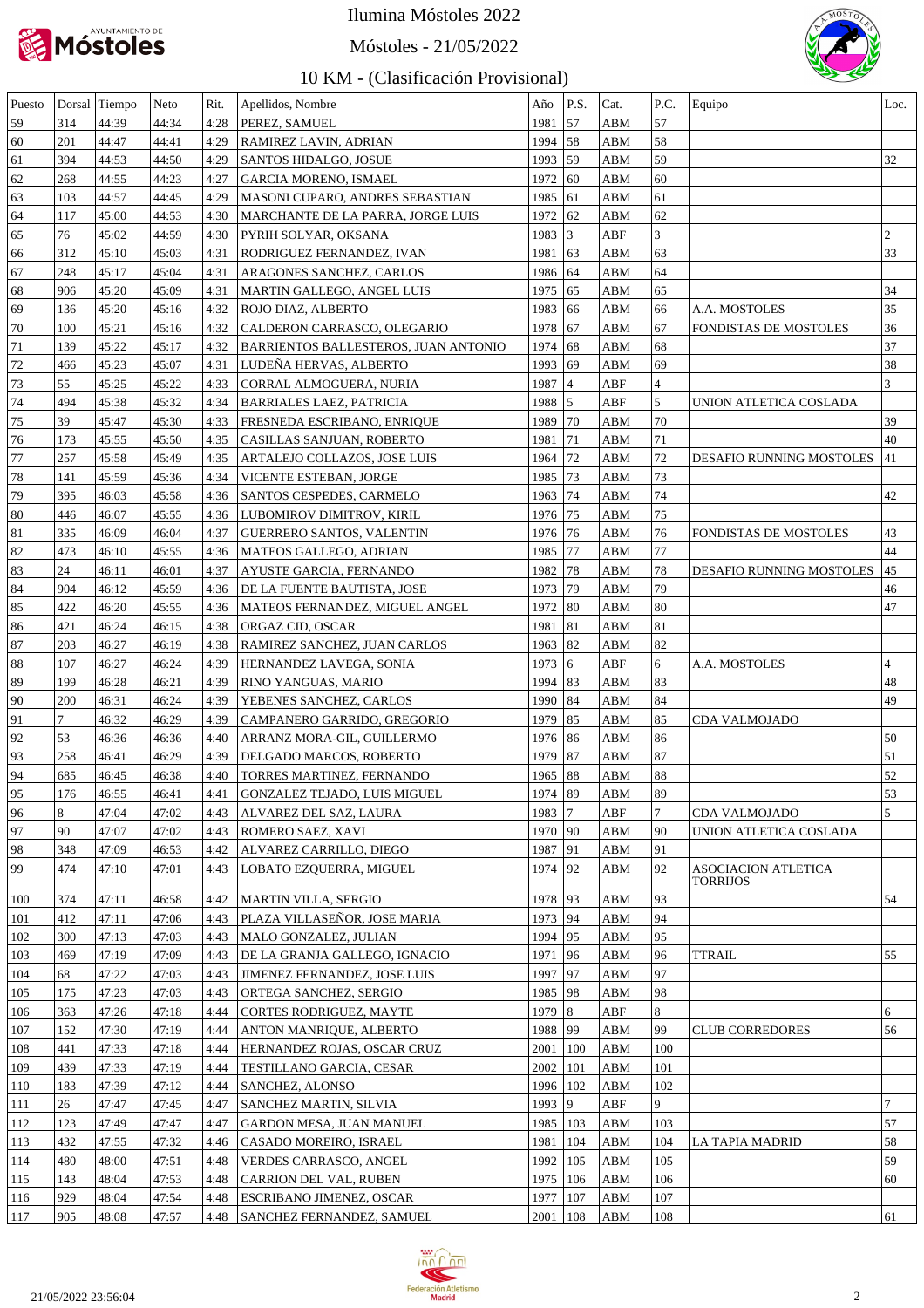

Móstoles - 21/05/2022



| Puesto |                | Dorsal Tiempo | Neto  | Rit. | Apellidos, Nombre                 | Año        | P.S. | Cat. | P.C. | Equipo                               | Loc. |
|--------|----------------|---------------|-------|------|-----------------------------------|------------|------|------|------|--------------------------------------|------|
| 118    | 357            | 48:14         | 48:07 | 4:49 | <b>MARIN GARCIA, RUBEN</b>        | 1998       | 109  | ABM  | 109  |                                      | 62   |
| 119    | 159            | 48:16         | 48:12 | 4:50 | SANTAMARIA FERNANDEZ, RUBEN       | 1985       | 110  | ABM  | 110  | DESAFIO RUNNING MOSTOLES             | 63   |
| 120    | 488            | 48:18         | 48:06 | 4:49 | ORTEGA RODRIGUEZ, LAZARO          | 1977       | 111  | ABM  | 111  |                                      | 64   |
| 121    | 428            | 48:22         | 48:12 | 4:50 | VADILLO CORTAZAR, SONIA           | 1971       | 10   | ABF  | 10   | DESAFIO RUNNING MOSTOLES             | 8    |
| 122    | $\overline{4}$ | 48:36         | 48:29 | 4:51 | MARTIN GOMEZ, PABLO               | 1984       | 112  | ABM  | 112  |                                      | 65   |
| 123    | 5              | 48:36         | 48:29 | 4:51 | ESTEBAN LORENZO, IVAN             | 1977       | 113  | ABM  | 113  |                                      |      |
| 124    | 15             | 48:41         | 48:36 | 4:52 | ALONSO MARTINEZ, MANUEL           | 1982       | 114  | ABM  | 114  |                                      | 66   |
| 125    | 307            | 48:42         | 48:30 | 4:51 | GOMEZ AGUADO, DANIEL              | 1981       | 115  | ABM  | 115  |                                      | 67   |
| 126    | 308            | 48:42         | 48:30 | 4:51 | <b>GOMEZ AGUADO, JAVIER</b>       | 1983       | 116  | ABM  | 116  |                                      |      |
| 127    | 366            | 48:44         | 48:30 | 4:51 | BUENO RODRIGUEZ-BRUSCO, ALFONSO   | 1980       | 117  | ABM  | 117  |                                      |      |
| 128    | 410            | 48:44         | 48:40 | 4:52 | CANO MAYOR, RAUL                  | 1971       | 118  | ABM  | 118  |                                      |      |
| 129    | 442            | 48:47         | 48:24 | 4:51 | GOMEZ, CECILIA                    | 1982       | 11   | ABF  | 11   |                                      |      |
| 130    | 497            | 48:47         | 48:39 | 4:52 | RIVERA MARTIN, LUIS EDUARDO       | 1989       | 119  | ABM  | 119  | <b>DESAFIO RUNNING MOSTOLES</b>   68 |      |
| 131    | 434            | 48:47         | 48:25 | 4:51 | AGUADO HERNANDEZ, JORGE           | 1985       | 120  | ABM  | 120  |                                      |      |
| 132    | 438            | 48:48         | 48:30 | 4:51 | PANICELLO BARROSO, RAUL           | 1981       | 121  | ABM  | 121  |                                      | 69   |
| 133    | 42             | 48:51         | 48:26 | 4:51 | MONTERO MARTIN, ISRAEL            | 1980       | 122  | ABM  | 122  |                                      |      |
| 134    | 47             | 48:53         | 48:49 | 4:53 | GARCIA SORIANO, MARIA DEL ROSARIO | 1965       | 12   | ABF  | 12   |                                      |      |
| 135    | 433            | 48:58         | 48:37 | 4:52 | MORA CARRETERO, JOSE              | 1986       | 123  | ABM  | 123  |                                      | 70   |
| 136    | 917            | 49:02         | 48:53 | 4:54 | GUERRERO SANCHEZ, JOSE LUIS       | 1980       | 124  | ABM  | 124  | DESAFIO RUNNING MOSTOLES             | 71   |
| 137    | 369            | 49:06         | 49:06 | 4:55 | GIL ALBENDEA, SERGIO              | 1979       | 125  | ABM  | 125  | DESAFIO RUNNING MOSTOLES             | 72   |
| 138    | 285            | 49:08         | 48:48 | 4:53 | LOSANA BARO, ALBERTO              | 1978       | 126  | ABM  | 126  |                                      | 73   |
| 139    | 516            | 49:09         | 48:56 | 4:54 | FERNANDEZ, ALBERTO                | 1979       | 127  | ABM  | 127  |                                      | 74   |
| 140    | 272            | 49:12         | 49:03 | 4:55 | BIEDMA HERNANDEZ, JOSE GREGORIO   | 1974       | 128  | ABM  | 128  | <b>GREENPOWER SPORTS TEAM</b>        |      |
| 141    | 380            | 49:12         | 48:45 | 4:53 | <b>GONZALEZ, VICTOR</b>           | 1989       | 129  | ABM  | 129  |                                      | 75   |
| 142    | 271            | 49:12         | 49:03 | 4:55 | VALLEJO SERRA, PATRICIA           | 1980       | 13   | ABF  | 13   | <b>GREENPOWER SPORTS TEAM</b>        |      |
| 143    | 237            | 49:16         | 49:04 | 4:55 | TORRES SANCHEZ, EDUARDO           | 1980       | 130  | ABM  | 130  |                                      | 76   |
| 144    | 112            | 49:19         | 49:13 | 4:56 | KOPCZYNSKI, PAWEL                 | 1968       | 131  | ABM  | 131  | FONDISTAS DE MOSTOLES                | 77   |
| 145    | 236            | 49:21         | 49:11 | 4:56 | PEÑA DE LA VEGA, JUAN             | 1978       | 132  | ABM  | 132  | RUNNING LOS MOLINOS                  | 78   |
| 146    | 75             | 49:27         | 49:04 | 4:55 | <b>BARRENO AYUSO, MARIO</b>       | 1988       | 133  | ABM  | 133  |                                      | 79   |
| 147    | 309            | 49:28         | 49:15 | 4:56 | MUÑOZ-TORRERO CASTILLA, RUBEN     | 1979       | 134  | ABM  | 134  |                                      | 80   |
| 148    | 493            | 49:35         | 49:31 | 4:58 | PETTIROSSO, FRANCESCA             | 2000       | 14   | ABF  | 14   |                                      | 9    |
| 149    | 382            | 49:42         | 49:11 | 4:56 | LOPEZ CAMPAÑON, OSCAR             | 1989       | 135  | ABM  | 135  |                                      |      |
| 150    | 362            | 49:49         | 49:34 | 4:58 | SANCHEZ ACEVEDO, OSCAR            | 1982       | 136  | ABM  | 136  |                                      |      |
| 151    | 109            | 49:52         | 49:48 | 4:59 | <b>GOMEZ OROZCO, JAVIER</b>       | 1973       | 137  | ABM  | 137  | FONDISTAS DE MOSTOLES                | 81   |
| 152    | 478            | 49:56         | 49:39 | 4:58 | ASENSIO SASTRE, FRAN              | 1976       | 138  | ABM  | 138  |                                      |      |
| 153    | 401            | 49:56         | 49:43 | 4:59 | <b>SILVA SANCHEZ, JAVIER</b>      | 1981       | 139  | ABM  | 139  |                                      | 82   |
| 154    | 498            | 49:59         | 49:34 | 4:58 | SOLANO MARTINEZ, DANIEL           | 1978   140 |      | ABM  | 140  |                                      |      |
| 155    | 19             | 50:02         | 49:58 | 5:00 | <b>GARCIA MURILLO, RAMON</b>      | 1979       | 141  | ABM  | 141  |                                      | 83   |
| 156    | 276            | 50:04         | 49:39 | 4:58 | VALDIVIESO ANDRES, VICTOR         | 1991       | 142  | ABM  | 142  |                                      |      |
| 157    | 275            | 50:07         | 49:41 | 4:59 | COSTA ROCHA, ANTONIO MANUEL       | 1993       | 143  | ABM  | 143  |                                      | 84   |
| 158    | 12             | 50:08         | 50:02 | 5:01 | <b>RAMON TORRES, JESUS</b>        | 1976       | 144  | ABM  | 144  |                                      | 85   |
| 159    | 124            | 50:11         | 50:03 | 5:01 | RIOJA RUBIO, JESUS                | 1994       | 145  | ABM  | 145  |                                      |      |
| 160    | 360            | 50:15         | 50:08 | 5:01 | <b>GOMEZ BULEO, EDUARDO</b>       | 1986       | 146  | ABM  | 146  |                                      | 86   |
| 161    | 430            | 50:18         | 49:49 | 4:59 | LOPEZ GUERRERO, DANIEL            | 2002       | 147  | ABM  | 147  |                                      |      |
| 162    | 365            | 50:21         | 50:10 | 5:01 | RUIZ CARBONELL, VICTOR MANUEL     | 1981       | 148  | ABM  | 148  |                                      |      |
| 163    | 342            | 50:22         | 50:01 | 5:01 | KARLSSON SUNNA, IDA               | 1982       | 15   | ABF  | 15   | LA TAPIA MADRID                      |      |
| 164    | 227            | 50:31         | 50:12 | 5:02 | FERNANDEZ MONTERO, ROBERTO        | 1990       | 149  | ABM  | 149  |                                      | 87   |
| 165    | 329            | 50:32         | 50:14 | 5:02 | SAN JOSE LOPEZ, ALVARO            | 1983       | 150  | ABM  | 150  |                                      |      |
| 166    | 330            | 50:32         | 50:11 | 5:02 | SAN JOSE LOPEZ, SERGIO            | 1983       | 151  | ABM  | 151  |                                      |      |
| 167    | 209            | 50:36         | 50:14 | 5:02 | GARCIA HERNANDEZ, RAFAEL          | 1978       | 152  | ABM  | 152  |                                      | 88   |
| 168    | 252            | 50:39         | 50:26 | 5:03 | MORALES SANCHEZ, JUAN JOSE        | 1974       | 153  | ABM  | 153  |                                      |      |
| 169    | 164            | 50:42         | 50:35 | 5:04 | ANTORANZ CUESTA, MARIA DEL CARMEN | 1976       | 16   | ABF  | 16   |                                      |      |
| 170    | 178            | 50:48         | 50:42 | 5:05 | <b>SANCHEZ CIEZA, JAVIER</b>      | 1974       | 154  | ABM  | 154  | <b>RUNMARTINEZ</b>                   |      |
| 171    | 140            | 50:55         | 50:28 | 5:03 | PEÑA CARDEÑA, SERGIO              | 1964       | 155  | ABM  | 155  |                                      |      |
| 172    | 370            | 51:00         | 50:37 | 5:04 | RUIZ, JUAN CARLOS                 | 1978       | 156  | ABM  | 156  |                                      | 89   |
| 173    | 477            | 51:04         | 50:40 | 5:04 | MONTALVO CANO, SERGIO             | 1991       | 157  | ABM  | 157  |                                      | 90   |
| 174    | 253            | 51:07         | 50:41 | 5:05 | DIAZ GOMEZ, MIGUEL                | 1984       | 158  | ABM  | 158  |                                      | 91   |
| 175    | 83             | 51:11         | 51:06 | 5:07 | <b>JIMENEZ MONTES, DAVID</b>      | 1973       | 159  | ABM  | 159  |                                      | 92   |
| 176    | 927            | 51:13         | 50:58 | 5:06 | <b>GARCIA COLLADO, DANIEL</b>     | 1981       | 160  | ABM  | 160  |                                      |      |
| 177    | 174            | 51:13         | 51:08 | 5:07 | GONZALEZ HARO, ISMAEL             | 1988   161 |      | ABM  | 161  |                                      |      |
|        |                |               |       |      |                                   |            |      |      |      |                                      |      |

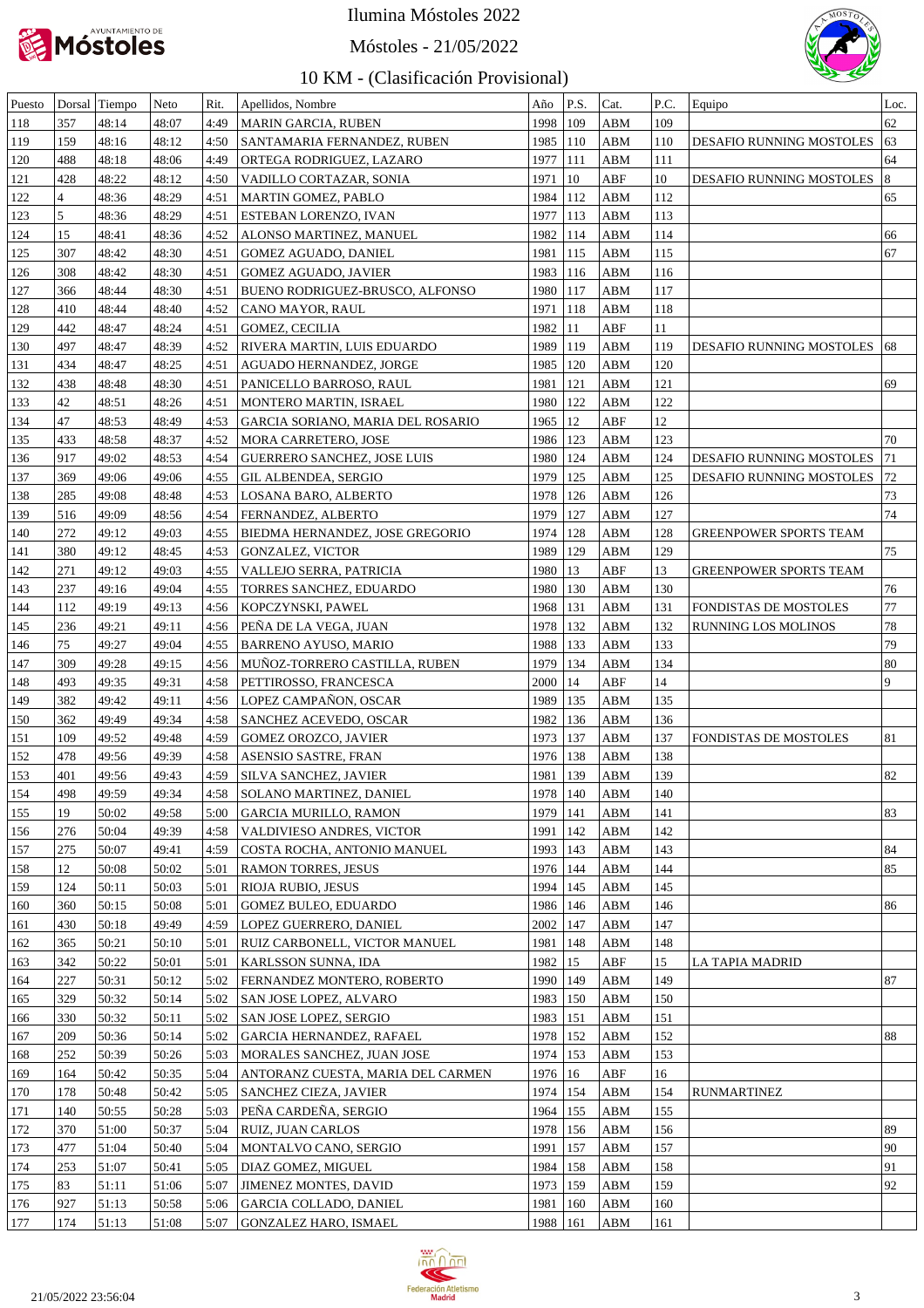

Móstoles - 21/05/2022



| Puesto |        | Dorsal Tiempo | Neto  | Rit. | Apellidos, Nombre                 | Año      | P.S.         | Cat.       | P.C. | Equipo                                        | Loc.          |
|--------|--------|---------------|-------|------|-----------------------------------|----------|--------------|------------|------|-----------------------------------------------|---------------|
| 178    | 110    | 51:14         | 50:50 | 5:05 | PACIOS LOPEZ, SANDRA              | 1994     | 17           | ABF        | 17   |                                               |               |
| 179    | 389    | 51:16         | 51:11 | 5:08 | PEREZ GONZALEZ, MAYTE             | 1981     | 18           | ABF        | 18   |                                               | 10            |
| 180    | 161    | 51:24         | 51:19 | 5:08 | RODERA AGUADO, RUBEN              | 1992     | 162          | ABM        | 162  |                                               | 93            |
| 181    | 21     | 51:37         | 51:18 | 5:08 | LOPEZ ORDAX, FRANCISCO JAVIER     | 1983     | 163          | ABM        | 163  |                                               | 94            |
| 182    | 487    | 51:41         | 51:33 | 5:10 | PINEL RAMOS, ANTONIO              | 1991     | 164          | ABM        | 164  | DESAFIO RUNNING MOSTOLES                      | 95            |
| 183    | 165    | 51:43         | 51:37 | 5:10 | HERNANDEZ MARTIN, JAVIER          | 1965     | 165          | ABM        | 165  | <b>C.D.E.FONDISTAS DE</b><br>MOSTOLES         | 96            |
| 184    | 148    | 51:43         | 51:33 | 5:10 | <b>GUINEA ANDRINO, LEONOR</b>     | 1979     | 19           | ABF        | 19   | DESAFIO RUNNING MOSTOLES                      |               |
| 185    | 162    | 51:43         | 51:32 | 5:10 | SABIDO HERRAEZ, MARIA             | 1983     | 20           | ABF        | 20   | DESAFIO RUNNING MOSTOLES                      | <sup>11</sup> |
| 186    | 185    | 51:48         | 51:31 | 5:10 | TAJUELO NADAL, ENRIQUE            | 1988     | 166          | <b>ABM</b> | 166  | <b>CRONOS ATLETISMO</b>                       |               |
| 187    | 319    | 51:49         | 51:27 | 5:09 | FERNANDEZ GARCIA-ALCALA, CECILIO  | 1965     | 167          | <b>ABM</b> | 167  | LA TAPIA MADRID                               |               |
| 188    | 484    | 51:49         | 51:45 | 5:11 | MARTINEZ GUERRERO, BELEN          | 1982     | 21           | ABF        | 21   |                                               |               |
| 189    | 125    | 51:49         | 51:42 | 5:11 | MARTIN IGLESIAS, JUAN JOSE        | 1981     | 168          | <b>ABM</b> | 168  |                                               | 97            |
| 190    | 327    | 51:53         | 51:31 | 5:10 | LADERO, RAUL                      | 1977     | 169          | ABM        | 169  | LA TAPIA MADRID                               |               |
| 191    | 95     | 51:57         | 51:44 | 5:11 | NUÑEZ CALZADA, JAVIER             | 1976     | 170          | <b>ABM</b> | 170  | VILLAVERDE BLONDIES                           |               |
| 192    | 195    | 52:05         | 51:54 | 5:12 | ORTUÑO DIEGUES, ENRIQUE           | 1978     | 171          | ABM        | 171  |                                               | 98            |
| 193    | 468    | 52:08         | 51:55 | 5:12 | POPOVICI, ANDREI                  | 1985     | 172          | ABM        | 172  |                                               |               |
| 194    | 350    | 52:08         | 51:53 | 5:12 | <b>BURGOS MOZO, DAVID</b>         | 1983     | 173          | ABM        | 173  |                                               | 99            |
| 195    | 182    | 52:08         | 51:54 | 5:12 | TORRES GONZALEZ, JUAN IGNACIO     | 1977     | 174          | ABM        | 174  |                                               | 100           |
| 196    | 355    | 52:10         | 52:04 | 5:13 | CORRALES GARCIA, DANIEL           | 1998     | 175          | ABM        | 175  |                                               | 101           |
| 197    | 513    | 52:11         | 51:54 | 5:12 | MORENO ALVAREZ, MIGUEL ANGEL      | 1987     | 176          | ABM        | 176  |                                               | 102           |
| 198    | 213    | 52:15         | 51:47 | 5:11 | FERNANDEZ HERRANZ, JORGE          | 1965     | <b>177</b>   | ABM        | 177  |                                               |               |
| 199    | $25\,$ | 52:19         | 52:16 | 5:14 | HERNANZ MANZANO, TOMAS            | 1988     | 178          | ABM        | 178  |                                               | 103           |
| 200    | 418    | 52:20         | 52:10 | 5:13 | CASTRO BAYOLO, NICOLAS            | 1969     | 179          | ABM        | 179  |                                               | 104           |
| 201    | 471    | 52:21         | 51:57 | 5:12 | QUINTERO LOBO, ABRAHAM            | 1991     | 180          | <b>ABM</b> | 180  |                                               |               |
| 202    | 481    | 52:34         | 52:12 | 5:14 | <b>GODOY FERNANDEZ, LAURA</b>     | 1988     | 22           | ABF        | 22   | TRIATLON ZONA DE META                         |               |
| 203    | 273    | 52:35         | 52:26 | 5:15 | <b>JURADO REDONDO, RAQUEL</b>     | 1984     | $ 23\rangle$ | ABF        | 23   |                                               |               |
| 204    | 114    | 52:35         | 52:30 | 5:15 | <b>BARRIO IBAÑEZ, ALBERTO</b>     | 1979     | 181          | <b>ABM</b> | 181  |                                               | 105           |
| 205    | 482    | 52:35         | 52:12 | 5:14 | URIARTE ALCARAZ, LUIS MIGUEL      | 1979     | 182          | ABM        | 182  | TRIATLON ZONA DE META                         |               |
| 206    | 317    | 52:43         | 52:24 | 5:15 | DE LOPE ARIAS, MARCOS             | 1989     | 183          | ABM        | 183  |                                               | 106           |
| 207    | 37     | 52:44         | 52:27 | 5:15 | RODRIGUEZ TOSAR, JESUS            | 1962     | 184          | ABM        | 184  |                                               | 107           |
| 208    | 352    | 52:46         | 52:28 | 5:15 | <b>RODRIGUEZ GARCIA, RAUL</b>     | 1991     | 185          | ABM        | 185  |                                               | 108           |
| 209    | 402    | 52:46         | 52:24 | 5:15 | <b>GOMEZ GEIJO, RUBEN</b>         | 1979     | 186          | ABM        | 186  |                                               |               |
| 210    | 408    | 52:46         | 52:34 | 5:16 | <b>SANCHEZ MORALES, JONATHAN</b>  | 1980     | 187          | ABM        | 187  |                                               | 109           |
| 211    | 113    | 52:47         | 52:34 | 5:16 | <b>RODRIGUEZ TALAVERA, SERGIO</b> | 1976     | 188          | ABM        | 188  | <b>CLUB ATLETISMO</b><br>ARROYOMOLINOS        |               |
| 212    | 179    | 52:47         | 52:25 | 5:15 | GONZALEZ CAMBRON, MANUEL          | 1971     | 189          | ABM        | 189  |                                               | 110           |
| 213    | 180    | 52:48         | 52:26 | 5:15 | <b>GOMEZ BALLESTEROS, ESTHER</b>  | 1975 24  |              | ABF        | 24   |                                               | 12            |
| 214    | 74     | 52:48         | 52:36 | 5:16 | <b>PASCUAL MARTIN, IVAN</b>       | 1978     | 190          | ABM        | 190  | <b>CLUB ATLETISMO</b><br><b>ARROYOMOLINOS</b> |               |
| 215    | 315    | 52:49         | 52:42 | 5:17 | SAN ROMAN JIMENO, MANUEL          | 1959     | 191          | ABM        | 191  |                                               | 111           |
| 216    | 168    | 52:50         | 52:33 | 5:16 | LOPEZ GARCIA, DAVID               | 1987     | 192          | ABM        | 192  |                                               | 112           |
| 217    | 60     | 52:51         | 52:33 | 5:16 | <b>ESCARPA GOMEZ, RAFAEL</b>      | 1977     | 193          | ABM        | 193  |                                               | 113           |
| 218    | 223    | 52:52         | 52:35 | 5:16 | MARZAL GORDO, MIGUEL ANGEL        | 1990     | 194          | ABM        | 194  |                                               | 114           |
| 219    | 36     | 52:56         | 52:53 | 5:18 | <b>GARCIA ARGOTA, DIEGO</b>       | 1991     | 195          | ABM        | 195  |                                               | 115           |
| 220    | 147    | 52:56         | 52:53 | 5:18 | GONZALEZ MUÑOZ, ARACELI           | 1994     | 25           | ABF        | 25   |                                               |               |
| 221    | 218    | 52:57         | 52:33 | 5:16 | MORENO ORGAZ, JUAN CARLOS         | 1975     | 196          | ABM        | 196  |                                               |               |
| 222    | 405    | 53:00         | 52:53 | 5:18 | ALGUACIL HERNANDO, LAURA          | 1983     | 26           | ABF        | 26   |                                               | 13            |
| 223    | 266    | 53:06         | 53:03 | 5:19 | ROMERO CUADRADO, IVAN             | 1999     | 197          | ABM        | 197  |                                               |               |
| 224    | 10     | 53:08         | 53:01 | 5:19 | RUIZ CUEVAS, LUIS                 | 1973     | 198          | ABM        | 198  |                                               | 116           |
| 225    | 337    | 53:13         | 52:59 | 5:18 | TARATULA, TARAS                   | 1979     | 199          | ABM        | 199  |                                               | 117           |
| 226    | 347    | 53:15         | 52:57 | 5:18 | FERNANDEZ MARTIN, ALEJANDRA       | 1986     | 27           | ABF        | 27   |                                               |               |
| 227    | 346    | 53:16         | 52:59 | 5:18 | FERNANDEZ RODRIGUEZ, JORGE        | 2000     | 200          | ABM        | 200  |                                               |               |
| 228    | 448    | 53:18         | 53:16 | 5:20 | PALOMARES, JULIAN                 | 1982     | 201          | ABM        | 201  |                                               |               |
| 229    | 64     | 53:18         | 53:03 | 5:19 | <b>SASTRE GARCIA, ALBERTO</b>     | 1975     | 202          | ABM        | 202  |                                               |               |
| 230    | 66     | 53:19         | 53:15 | 5:20 | MESA ALONSO, SUSANA               | 1979     | 28           | ABF        | 28   |                                               | 14            |
| 231    | 512    | 53:24         | 53:15 | 5:20 | FERNANDEZ FONT, NATALIA           | 1986     | 29           | ABF        | 29   | <b>DESAFIO RUNNING</b>                        | 15            |
| 232    | 1      | 53:29         | 53:08 | 5:19 | ARROYO FERNANDEZ, JOSE LUIS       | 1968     | 203          | ABM        | 203  |                                               |               |
| 233    | 918    | 53:40         | 53:26 | 5:21 | MARTIN DELGADO, DOMINGO           | 1975     | 204          | ABM        | 204  |                                               | 118           |
| 234    | 194    | 53:40         | 53:40 | 5:22 | MARCHANTE GONZALEZ, OSCAR         | 1978     | 205          | ABM        | 205  |                                               | 119           |
| 235    | 903    | 53:41         | 53:35 | 5:22 | GALLARDO SAN BRUNO, DAVID         | 1976 206 |              | ABM        | 206  |                                               | 120           |

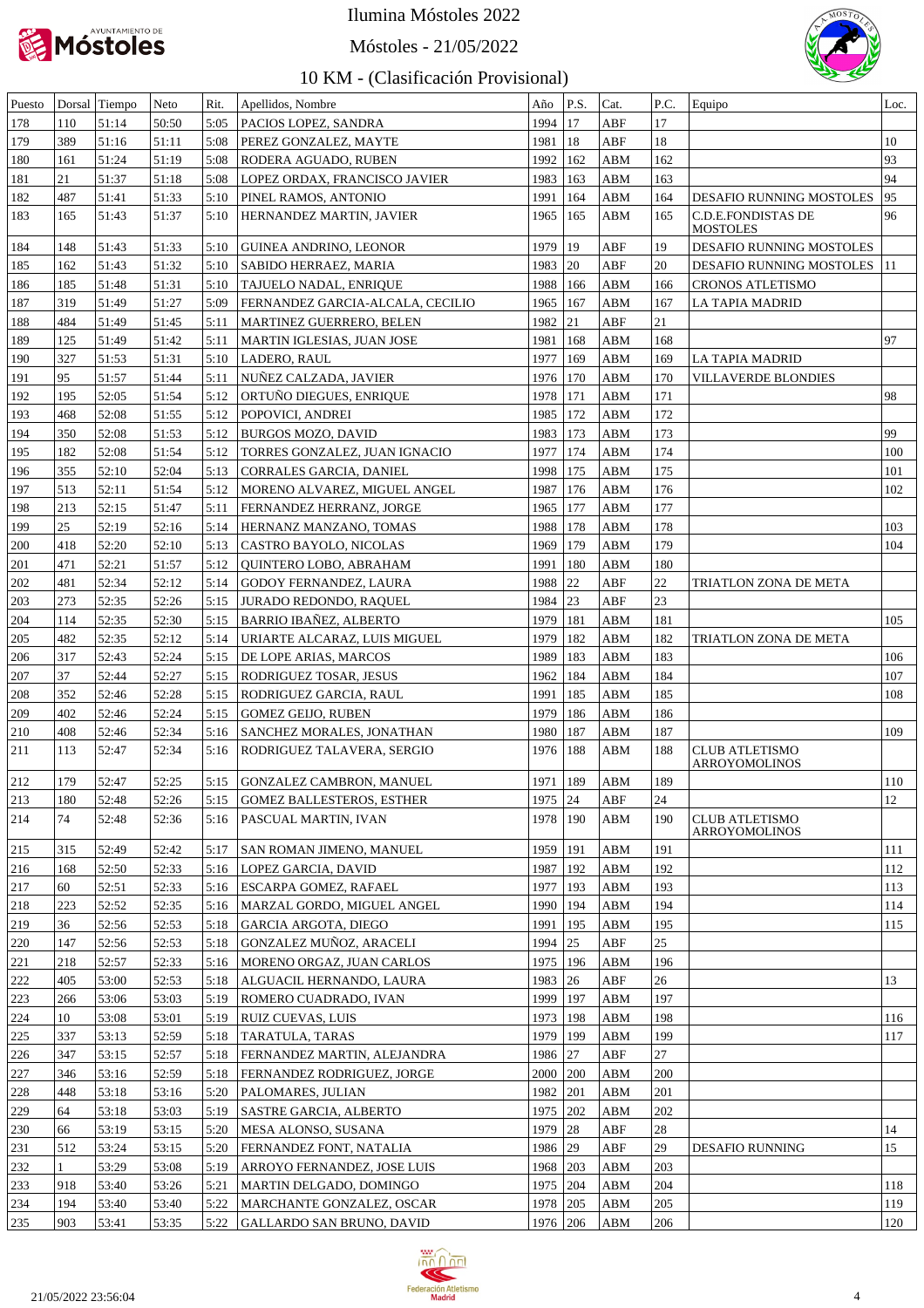

# Móstoles - 21/05/2022



| Puesto |     | Dorsal Tiempo | Neto  | Rit. | Apellidos, Nombre                     | Año      | P.S. | Cat.                    | P.C. | Equipo                                       | Loc.         |
|--------|-----|---------------|-------|------|---------------------------------------|----------|------|-------------------------|------|----------------------------------------------|--------------|
| 236    | 78  | 53:42         | 53:26 | 5:21 | ACEITUNO BLAZQUEZ, PABLO              | 1994     | 207  | ABM                     | 207  |                                              |              |
| 237    | 504 | 53:43         | 53:15 | 5:20 | PABLO RAMIREZ, JAIME                  | 1986     | 208  | ABM                     | 208  |                                              | 121          |
| 238    | 511 | 53:52         | 53:39 | 5:22 | <b>ESCRIBANO JIMENEZ, VANESA</b>      | 1981     | 30   | ABF                     | 30   |                                              | 16           |
| 239    | 490 | 53:57         | 53:34 | 5:22 | <b>CRUZ ARJONA, PABLO</b>             | 1982     | 209  | ABM                     | 209  | TRIATLON ZONA DE META                        |              |
| 240    | 212 | 54:03         | 53:55 | 5:24 | ALVARO GOMEZ, MARTA                   | 1988 31  |      | ABF                     | 31   | <b>CLUB CORREDORES</b>                       |              |
| 241    | 304 | 54:03         | 53:46 | 5:23 | RIVERA ALONSO, CARLOS                 | 1992 210 |      | ABM                     | 210  |                                              |              |
| 242    | 279 | 54:03         | 53:45 | 5:23 | <b>SANZ GONZALEZ, JAVIER</b>          | 1993     | 211  | ABM                     | 211  |                                              |              |
| 243    | 13  | 54:08         | 54:03 | 5:25 | MARTIN, DAVID                         | 1981     | 212  | ABM                     | 212  |                                              | 122          |
| 244    | 502 | 54:09         | 53:59 | 5:24 | <b>BAILLY CASTILLO, PIERRE</b>        | 1994 213 |      | ABM                     | 213  |                                              | 123          |
| 245    | 925 | 54:10         | 54:10 | 5:25 | HERRANZ GUTIERREZ, IGNACIO            | 1973 214 |      | ABM                     | 214  |                                              |              |
| 246    | 926 | 54:10         | 53:41 | 5:23 | HERRANZ GUTIERREZ, JAVIER             | 1975 215 |      | ABM                     | 215  |                                              |              |
| 247    | 217 | 54:10         | 53:43 | 5:23 | <b>JIMENEZ GARRIDO, RAUL</b>          | 1967     | 216  | ABM                     | 216  |                                              |              |
| 248    | 216 | 54:10         | 53:44 | 5:23 | <b>IZARD AGUILERA, SERGIO</b>         | 1968     | 217  | ABM                     | 217  |                                              |              |
| 249    | 496 | 54:14         | 53:56 | 5:24 | PLAZA RODRIGUEZ, DAVID                | 1979 218 |      | ABM                     | 218  |                                              |              |
|        |     |               |       |      |                                       |          |      |                         | 219  |                                              |              |
| 250    | 298 | 54:14         | 53:53 | 5:24 | MAGUILLO VENEGAS, SERGIO ANDRES       | 1974 219 |      | ABM                     |      |                                              | 124          |
| 251    | 449 | 54:15         | 54:03 | 5:25 | HORBAL ZASYEDKO, OREST                | 1995     | 220  | ABM                     | 220  |                                              |              |
| 252    | 460 | 54:16         | 54:04 | 5:25 | NICOLAU DE LAS MORAS, MATEO           | 1978     | 221  | ABM                     | 221  | <b>FORUS MOSTOLES</b>                        | 125          |
| 253    | 450 | 54:17         | 54:05 | 5:25 | ALBA GARCIA, CRISTINA                 | 1994     | 32   | ABF                     | 32   |                                              |              |
| 254    | 462 | 54:17         | 53:52 | 5:24 | MOLINA, ALBERTO                       | 1979     | 222  | ABM                     | 222  |                                              |              |
| 255    | 169 | 54:18         | 54:12 | 5:26 | <b>GARCIA ESPADA, ALBERTO</b>         | 1992     | 223  | ABM                     | 223  |                                              |              |
| 256    | 33  | 54:20         | 54:17 | 5:26 | NEVADO COMERON, LARA                  | 1999     | 33   | ABF                     | 33   | <b>CLUB CORREDORES</b>                       |              |
| 257    | 409 | 54:20         | 54:02 | 5:25 | MUÑOZ BAENA, ALBERTO                  | 1979     | 224  | ABM                     | 224  |                                              |              |
| 258    | 426 | 54:22         | 54:10 | 5:25 | DE LA CRUZ TUDERO, SHEILA             | 1991     | 34   | ABF                     | 34   |                                              | 17           |
| 259    | 427 | 54:23         | 54:11 | 5:26 | PEINADO PEREZ, ALVARO                 | 1983     | 225  | ABM                     | 225  |                                              |              |
| 260    | 215 | 54:29         | 54:03 | 5:25 | <b>LOPEZ MORENO, DANIEL</b>           | 1976 226 |      | ABM                     | 226  | CNCA CIUDAD DE ALCORCON                      |              |
| 261    | 111 | 54:30         | 54:27 | 5:27 | MARTINEZ ESCOBEDO, IRENE              | 1995     | 35   | ABF                     | 35   |                                              | 18           |
| 262    | 11  | 54:37         | 54:22 | 5:27 | MORENO MEJIAS, GUSTAVO                | 1977     | 227  | ABM                     | 227  |                                              |              |
| 263    | 27  | 54:38         | 54:22 | 5:27 | MORENO MEJIAS, MARCOS                 | 1994     | 228  | ABM                     | 228  |                                              | 126          |
| 264    | 86  | 54:40         | 54:17 | 5:26 | <b>GARCIA PALAO, IVAN</b>             | 1978     | 229  | ABM                     | 229  |                                              |              |
| 265    | 310 | 54:44         | 54:21 | 5:27 | MUÑOZ DIAZ, IGNACIO                   | 1985 230 |      | ABM                     | 230  |                                              |              |
| 266    | 222 | 54:44         | 54:32 | 5:28 | LINDO CLAGER, SEBASTIAN               | 1977     | 231  | ABM                     | 231  |                                              | 127          |
| 267    | 144 | 54:46         | 54:39 | 5:28 | SANCHEZ REÑONES, CESAR                | 1991     | 232  | ABM                     | 232  |                                              | 128          |
| 268    | 243 | 54:50         | 54:46 | 5:29 | OLIVER, MARIA                         | 1984     | 36   | ABF                     | 36   |                                              | 19           |
| 269    | 224 | 54:53         | 54:35 | 5:28 | VALTIERRA SANCHEZ, DAVID              | 1988     | 233  | ABM                     | 233  |                                              | 129          |
| 270    | 38  | 54:54         | 54:31 | 5:28 | ZARATE DIAZ-JORGE, VICENTE            | 1966 234 |      | ABM                     | 234  | <b>CRONOSVILLA</b>                           | 130          |
| 271    | 22  | 54:57         | 54:39 | 5:28 | <b>SANTOS APARICIO, MIRIAM</b>        | 1988 37  |      | ABF                     | 37   |                                              | 20           |
|        | 204 | 54:58         | 54:50 | 5:29 |                                       | 1965 235 |      | ${\bf A}{\bf B}{\bf M}$ | 235  |                                              |              |
| 272    |     |               |       |      | RAMIREZ SANCHEZ, MIGUEL ANGEL         |          |      |                         |      |                                              |              |
| 273    | 359 | 55:07         | 55:01 | 5:31 | PERALTA BUENDIA, ALEJANDRO            | 1985 236 |      | ABM                     | 236  |                                              | 131          |
| 274    | 387 | 55:08         | 54:42 | 5:29 | <b>BLANCO SANCHEZ, ROBERTO</b>        | 1986 237 |      | ABM                     | 237  |                                              |              |
| 275    | 235 | 55:12         | 55:06 | 5:31 | PALOMARES MENDOZA, JUAN JOSE          | 1967     | 238  | ABM                     | 238  | <b>C.D.E.FONDISTAS DE</b><br><b>MOSTOLES</b> | 132          |
| 276    | 316 | 55:16         | 54:50 | 5:29 | IBERNON DEL VILLAR, ALEJANDRO         | 1984 239 |      | ABM                     | 239  |                                              | 133          |
| 277    | 301 | 55:22         | 54:55 | 5:30 | DOMINGUEZ SEGOVIA, IVAN               | 1979 240 |      | ABM                     | 240  |                                              | 134          |
| 278    | 306 | 55:22         | 54:54 | 5:30 | MARTIN FULGUEIRAS, JAVIER             | 1974 241 |      | ${\bf A}{\bf B}{\bf M}$ | 241  |                                              | 135          |
| 279    | 9   | 55:23         | 55:15 | 5:32 | <b>SANCHEZ MELCHOR, JOSE LUIS</b>     | 1980 242 |      | ${\bf A}{\bf B}{\bf M}$ | 242  |                                              | 136          |
| 280    | 436 | 55:26         | 55:15 | 5:32 | <b>CENTENO SANCHEZ, INES</b>          | 1992 38  |      | ${\sf ABF}$             | 38   |                                              | 21           |
|        | 916 |               |       |      |                                       |          |      |                         |      | DESAFIO RUNNING MOSTOLES                     |              |
| 281    |     | 55:31         | 55:05 | 5:31 | ALONSO CRUZ, FLORENCIO                | 1972 243 |      | ABM                     | 243  |                                              | 137          |
| 282    | 915 | 55:33         | 55:04 | 5:31 | SANCHEZ PIÑAS, LUIS ANTONIO           | 1973 244 |      | ABM                     | 244  |                                              |              |
| 283    | 45  | 55:40         | 55:30 | 5:33 | VALENTIN NARVAEZ, ANA                 | 1974 39  |      | ABF                     | 39   |                                              |              |
| 284    | 461 | 55:40         | 55:25 | 5:33 | PALOMAR SANTAMARIA, ENRIQUE           | 1983 245 |      | ABM                     | 245  |                                              | 138          |
| 285    | 44  | 55:41         | 55:30 | 5:33 | ARELLANO FERNANDEZ, CARLOS            | 1974 246 |      | ABM                     | 246  |                                              |              |
| 286    | 151 | 55:43         | 55:39 | 5:34 | <b>TOMAS CHICO, JOSE</b>              | 1971     | 247  | ABM                     | 247  |                                              | 139          |
| 287    | 264 | 55:44         | 55:33 | 5:34 | <b>FLORES TORRES, OSCAR ALEXANDER</b> | 1996 248 |      | ${\bf A}{\bf B}{\bf M}$ | 248  | TRIBOOST CLUB                                | 140          |
| 288    | 265 | 55:45         | 55:34 | 5:34 | MARTIN DIEZ, RUBEN                    | 1996 249 |      | ABM                     | 249  |                                              | 141          |
| 289    | 341 | 55:47         | 55:24 | 5:33 | CASTILLO MOSTACERO, GLADYS AUDINA     | 1973 40  |      | ${\sf ABF}$             | 40   | LA TAPIA MADRID                              | 22           |
| 290    | 354 | 55:51         | 55:43 | 5:35 | ACEITUNO BOCANEGRA, JOSE ANTONIO      | 1968 250 |      | ABM                     | 250  |                                              | 142          |
| 291    | 73  | 55:54         | 55:45 | 5:35 | CAZALIS FERNANDEZ, DANIEL             | 1979 251 |      | ABM                     | 251  | DESAFIO RUNNING MOSTOLES                     | 143          |
| 292    | 383 | 55:58         | 55:53 |      | 5:36   DEL RIO CRUZ, DAVID            | 1976 252 |      | ABM                     | 252  | <b>RUNMARTINEZ</b>                           |              |
| 293    | 177 | 55:58         | 55:52 |      | 5:36   BARBERO FRESNO, NURIA          | 1980 41  |      | ABF                     | 41   | <b>RUNMARTINEZ</b>                           | $ 23\rangle$ |
| 294    | 30  | 56:02         | 55:44 |      | 5:35  HERNANDEZ CARO, MIGUEL ANGEL    | 1966 253 |      | <b>ABM</b>              | 253  |                                              |              |
|        |     |               |       |      |                                       |          |      |                         |      |                                              |              |

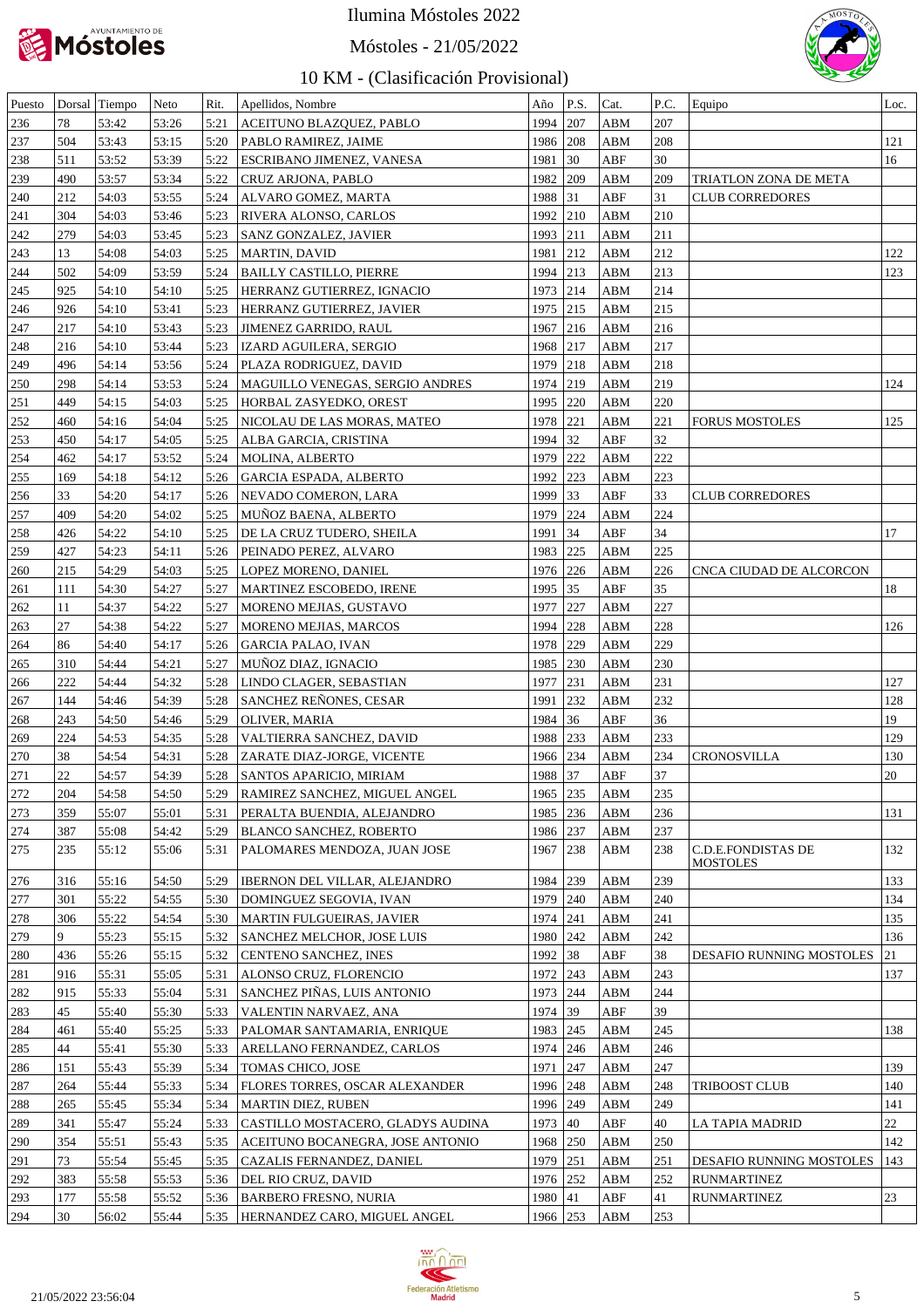

Móstoles - 21/05/2022



| Puesto |     | Dorsal Tiempo | Neto  | Rit. | Apellidos, Nombre                 | Año        | P.S. | Cat.                    | P.C. | Equipo                | Loc. |
|--------|-----|---------------|-------|------|-----------------------------------|------------|------|-------------------------|------|-----------------------|------|
| 295    | 431 | 56:02         | 55:57 | 5:36 | QUILES SERRANO, ELISA             | 1978       | 42   | ABF                     | 42   |                       |      |
| 296    | 500 | 56:05         | 55:52 | 5:36 | VAZQUEZ VAZQUEZ, ADRIAN           | 1980 254   |      | ${\bf A}{\bf B}{\bf M}$ | 254  |                       |      |
| 297    | 219 | 56:06         | 55:38 | 5:34 | FERNAN CARDENAS, PEDRO            | 1983       | 255  | ABM                     | 255  | DEPORTES MADRID RC    |      |
| 298    | 492 | 56:08         | 56:04 | 5:37 | EID, DANIEL                       | 2000       | 256  | ${\bf ABM}$             | 256  |                       | 144  |
| 299    | 229 | 56:08         | 55:48 | 5:35 | ORTIZ PLANCHUELO, SARA            | 2000       | 43   | ABF                     | 43   |                       | 24   |
| 300    | 230 | 56:08         | 55:47 | 5:35 | TARANILLA DE LOS SANTOS, MIGUEL   | 1995 257   |      | ${\bf ABM}$             | 257  |                       | 145  |
| 301    | 269 | 56:09         | 55:55 | 5:36 | LOPEZ GARCIA, CRISTOBAL           | 1983 258   |      | ${\bf ABM}$             | 258  |                       |      |
| 302    | 133 | 56:15         | 55:55 | 5:36 | ESTEBAN ESTEBAN, FRANCISCO JOSE   | 1954 259   |      | ABM                     | 259  | <b>FORUS MOSTOLES</b> | 146  |
| 303    | 305 | 56:15         | 55:55 | 5:36 | CEREZO DIAZ, JOSE CARLOS          | 1973 260   |      | ${\bf ABM}$             | 260  |                       | 147  |
| 304    | 465 | 56:16         | 55:54 | 5:36 |                                   | 1987       | 261  | ${\bf ABM}$             | 261  |                       |      |
|        |     |               |       |      | QUESADA SOUSA, DANIEL             | 1974 262   |      |                         | 262  |                       |      |
| 305    | 464 | 56:17         | 55:55 | 5:36 | GOMEZ NAVARRETE, SANTIAGO         |            |      | ${\bf ABM}$             |      |                       |      |
| 306    | 52  | 56:23         | 56:05 | 5:37 | <b>JIMENEZ GIL, ANTONIO</b>       | 1976 263   |      | ${\bf ABM}$             | 263  |                       | 148  |
| 307    | 444 | 56:26         | 56:01 | 5:37 | MANZANO GARCIA, ALEJANDRO         | 1991       | 264  | ${\bf ABM}$             | 264  |                       | 149  |
| 308    | 318 | 56:26         | 56:14 | 5:38 | ZUCCARINO, CLARA                  | 1979       | 44   | ABF                     | 44   | VILLAVERDE BLONDIES   |      |
| 309    | 375 | 56:27         | 56:06 | 5:37 | RUIZ GARCIA, PABLO ISMAEL         | 1973 265   |      | ${\bf ABM}$             | 265  |                       | 150  |
| 310    | 377 | 56:27         | 56:07 | 5:37 | ALONSO RUIZ, NOEMI                | 1976 45    |      | ABF                     | 45   |                       | 25   |
| 311    | 89  | 56:27         | 56:13 | 5:38 | CONTRERAS, MANUEL                 | 1984 266   |      | ${\bf ABM}$             | 266  |                       | 151  |
| 312    | 288 | 56:28         | 56:08 | 5:37 | ROMERO, JOSE                      | 1978       | 267  | ${\bf ABM}$             | 267  |                       | 152  |
| 313    | 226 | 56:35         | 56:28 | 5:39 | LOBATO ALCONADA, ALVARO           | 1980       | 268  | ${\bf ABM}$             | 268  |                       |      |
| 314    | 415 | 56:41         | 56:20 | 5:38 | PASTOR VARGAS, EDUARDO            | 1976 269   |      | ${\bf ABM}$             | 269  |                       |      |
| 315    | 246 | 56:42         | 56:22 | 5:39 | LOSANA BARO, MARCOS               | 1989 270   |      | ${\bf A}{\bf B}{\bf M}$ | 270  |                       | 153  |
| 316    | 158 | 56:46         | 56:39 | 5:40 | ROJAS MARTIN, JUAN CARLOS         | 1977       | 271  | ${\bf ABM}$             | 271  |                       |      |
| 317    | 88  | 56:49         | 56:41 | 5:41 | ACEITUNO BOCANEGRA, MARIA DOLORES | 1976 46    |      | ABF                     | 46   | ATLETISMO LEGANES     |      |
| 318    | 87  | 56:49         | 56:41 | 5:41 | <b>GONZALEZ LEON, ENRIQUE</b>     | 1974 272   |      | ${\bf ABM}$             | 272  |                       |      |
| 319    | 46  | 56:50         | 56:29 | 5:39 | GONZALEZ FERNANDEZ, RAFAEL        | 1975 273   |      | ${\bf ABM}$             | 273  |                       |      |
| 320    | 245 | 56:51         | 56:36 | 5:40 | SANTOS ANGULO, DAVID              | 1979       | 274  | ${\bf ABM}$             | 274  |                       | 154  |
| 321    | 284 | 56:52         | 56:27 | 5:39 | CABELLO RICO, JULIO ALBERTO       | 1988       | 275  | ${\bf ABM}$             | 275  |                       | 155  |
| 322    | 14  | 56:54         | 56:29 | 5:39 | MOLINA BARRIOS, ANGEL LUIS        | 1980 276   |      | ${\bf ABM}$             | 276  |                       | 156  |
| 323    | 325 | 56:56         | 56:32 | 5:40 | HERRADON CASTAÑO, JUAN LUIS       | 1976 277   |      | ABM                     | 277  |                       | 157  |
| 324    | 239 | 56:58         | 56:45 | 5:41 | MENDOZA CABALLERO, JOSE LUIS      | 1976 278   |      | ${\bf ABM}$             | 278  |                       | 158  |
|        | 508 | 57:14         | 56:56 | 5:42 |                                   | 1987       | 47   | ABF                     | 47   |                       | 26   |
| 325    |     |               |       |      | <b>JURADO FERNANDEZ, SHEILA</b>   |            |      |                         | 279  |                       |      |
| 326    | 509 | 57:14         | 56:56 | 5:42 | ACEITUNO VARGAR, FRANCISCO        | 1987 279   |      | ${\bf ABM}$             |      |                       | 159  |
| 327    | 419 | 57:22         | 57:13 | 5:44 | REMESAL FERNANDEZ, FRANCISCO      | 1976 280   |      | ${\bf ABM}$             | 280  |                       |      |
| 328    | 105 | 57:29         | 57:16 | 5:44 | PEREZ GARCIA, ALBERTO             | 1977       | 281  | ${\bf ABM}$             | 281  |                       | 160  |
| 329    | 106 | 57:29         | 57:16 | 5:44 | VIDAL MATEOS, DAVID               | 1977       | 282  | ABM                     | 282  |                       | 161  |
| 330    | 187 | 57:31         | 57:21 | 5:45 | ORTUÑO DIEGUES, BEATRIZ           | 1975 48    |      | ${\rm ABF}$             | 48   | ASILO 21K             | 27   |
| 331    | 321 | 57:31         | 57:10 |      | 5:43 RUIZ, ANGELICA               | 1974 49    |      | ABF                     | 49   |                       |      |
| 332    | 320 | 57:31         | 57:31 | 5:46 | HERRADOR SANTIAGO, FERNANDO       | 1973   283 |      | ABM                     | 283  |                       |      |
| 333    | 392 | 57:34         | 57:18 | 5:44 | PEREZ DEL AMO, SERGIO             | 1984   284 |      | ABM                     | 284  |                       |      |
| 334    | 491 | 57:40         | 57:27 | 5:45 | REYES LLORENTE, VICTORIA          | 1987 50    |      | ABF                     | 50   |                       |      |
| 335    | 122 | 57:40         | 57:36 | 5:46 | GARCIA COFIÑO, HUGO               | 2008   285 |      | ABM                     | 285  |                       | 162  |
| 336    | 121 | 57:44         | 57:41 | 5:47 | GARCIA PIPAON, MIGUEL ANGEL       | 1978   286 |      | ABM                     | 286  |                       | 163  |
| 337    | 353 | 57:48         | 57:37 | 5:46 | VILLAR FERNANDEZ, Mª CRISTINA     | 1971   51  |      | ABF                     | 51   |                       | 28   |
| 338    | 77  | 57:51         | 57:23 | 5:45 | CEBRIAN LUCAS, PENELOPE           | 1983 52    |      | ABF                     | 52   |                       | 29   |
| 339    | 70  | 57:53         | 57:31 | 5:46 | <b>BAUTISTA PARRON, ALBERTO</b>   | 1985   287 |      | ABM                     | 287  |                       | 164  |
| 340    | 58  | 57:53         | 57:41 | 5:47 | <b>GOMEZ PEREZ, AANA BELEN</b>    | 1982 53    |      | ABF                     | 53   |                       |      |
| 341    | 43  | 57:55         | 57:32 | 5:46 | HERRERO ALFONSO, MARIO            | 1985   288 |      | ABM                     | 288  |                       |      |
| 342    | 445 | 57:55         | 57:33 | 5:46 | MOLINA PEREZ, ROBERTO             | 1988 289   |      | ABM                     | 289  |                       | 165  |
| 343    | 51  | 57:55         | 57:32 | 5:46 | MORALES CATALAN, MARIA            | 1993   54  |      | ABF                     | 54   |                       |      |
| 344    | 50  | 57:56         | 57:28 | 5:45 | <b>IBAÑEZ BAENA, JAIME</b>        | 1994   290 |      | ABM                     | 290  |                       |      |
|        |     |               |       |      |                                   |            |      | ABM                     | 291  |                       |      |
| 345    | 206 | 58:00         | 57:41 | 5:47 | MARTIN ARCICOLLAR, JOSE LUIS      | 1980   291 |      |                         |      |                       | 166  |
| 346    | 205 | 58:01         | 57:42 | 5:47 | RODRIGUEZ GAIRO, SERGIO           | 1981   292 |      | ABM                     | 292  |                       | 167  |
| 347    | 59  | 58:03         | 57:51 | 5:48 | SANCHEZ SKAIFE, JAVIER            | 1981   293 |      | ABM                     | 293  |                       |      |
| 348    | 69  | 58:03         | 57:51 | 5:48 | ABDESLAM, HASSANA                 | 1977   55  |      | ABF                     | 55   |                       |      |
| 349    | 82  | 58:08         | 57:43 | 5:47 | LANCHAS HUERTAS, CARLOS           | 1978 294   |      | ABM                     | 294  | CHOCOLOMO CLUB        | 168  |
| 350    | 463 | 58:09         | 57:48 | 5:47 | LUIS MORENO, DAVID                | 1975 295   |      | ABM                     | 295  |                       | 169  |
| 351    | 340 | 58:09         | 57:42 | 5:47 | DUQUE MAROTO, DANIEL              | 1993   296 |      | ABM                     | 296  |                       | 170  |
| 352    | 259 | 58:09         | 57:51 | 5:48 | SERRANO CASTILLO, ANTONIO JOSE    | 1986 297   |      | ABM                     | 297  |                       | 171  |
| 353    | 411 | 58:10         | 57:57 | 5:48 | LOUREIRO CASALDERREY, MARIA       | 1997 56    |      | ABF                     | 56   |                       |      |
| 354    | 414 | 58:10         | 57:57 | 5:48 | <b>GOMEZ VERDEJO, VANESSA</b>     | 1979 57    |      | ABF                     | 57   |                       |      |

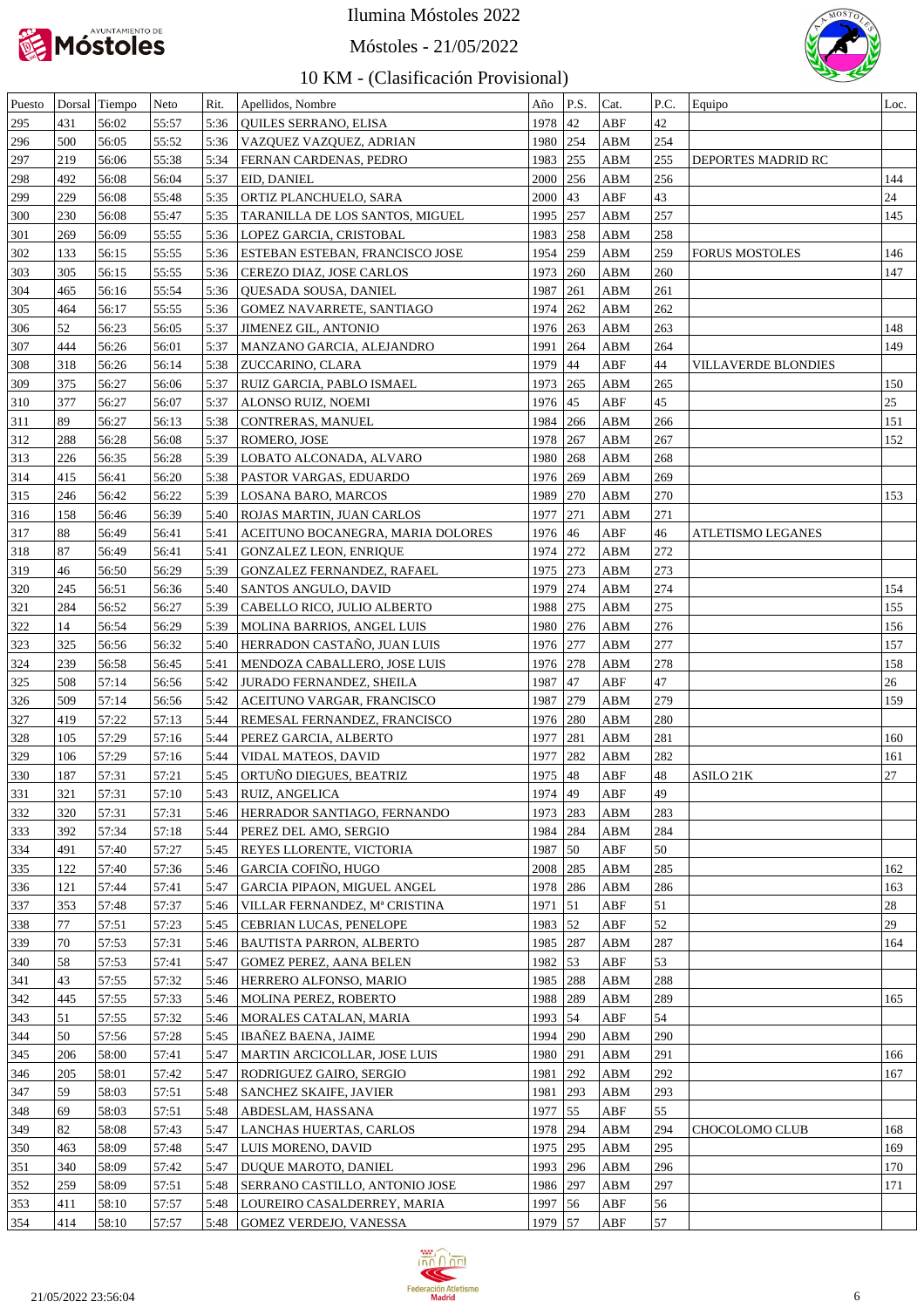

### Móstoles - 21/05/2022



| Puesto |     | Dorsal Tiempo | Neto    | Rit. | Apellidos, Nombre                           | Año        | P.S.         | Cat. | P.C. | Equipo                  | Loc. |
|--------|-----|---------------|---------|------|---------------------------------------------|------------|--------------|------|------|-------------------------|------|
| 355    | 293 | 58:16         | 58:07   | 5:49 | HIDALGO COBO, JUAN FRANCISCO                | 1983       | 298          | ABM  | 298  |                         | 172  |
| 356    | 291 | 58:17         | 58:09   | 5:49 | AMAYA LEON, JOSE MANUEL                     | 1976 299   |              | ABM  | 299  |                         |      |
| 357    | 233 | 58:17         | 58:07   | 5:49 | KINDRATYUK, OLHA                            | 1977       | 58           | ABF  | 58   |                         |      |
| 358    | 407 | 58:26         | 58:05   | 5:49 | ARRANZ VELAZQUEZ, JOSE MANUEL               | 1983       | 300          | ABM  | 300  |                         | 173  |
| 359    | 907 | 58:33         | 58:13   | 5:50 | CHALA LA FUENTE, JORGE                      | 1977       | 301          | ABM  | 301  |                         | 174  |
| 360    | 81  | 58:43         | 58:13   | 5:50 | GALLEGO CERRO, JOSE LUIS                    | 1978       | 302          | ABM  | 302  |                         | 175  |
| 361    | 181 | 58:44         | 58:29   | 5:51 | PALOMAR, ANA                                | 1979       | 59           | ABF  | 59   |                         | 30   |
| 362    | 92  | 58:52         | 58:38   | 5:52 | DIAZ GOMEZ, ALEJANDRO                       | 1991       | 303          | ABM  | 303  |                         |      |
| 363    | 506 | 59:00         | 58:53   | 5:54 | MORENO CARRETERO, ANTONIO                   | 1990       | 304          | ABM  | 304  |                         | 176  |
| 364    | 386 | 59:12         | 58:57   | 5:54 | CALDERON PEREZ, ANDRES                      | 1969       | 305          | ABM  | 305  |                         |      |
| 365    | 351 | 59:12         | 58:58   | 5:54 | <b>GANCEDO CEDILLO, JESUS</b>               | 1969       | 306          | ABM  | 306  |                         | 177  |
|        |     |               |         |      |                                             | 1976 307   |              |      | 307  |                         |      |
| 366    | 128 | 59:17         | 58:50   | 5:53 | MOLINERO CANAL, SERGIO                      |            |              | ABM  |      |                         | 178  |
| 367    | 93  | 59:17         | 59:03   | 5:55 | FERNANDEZ MORA, CARLOS                      | 1992       | 308          | ABM  | 308  |                         | 179  |
| 368    | 35  | 59:18         | 59:15   | 5:56 | VIZCAYA ALFAYA, ANA                         | 1979       | 60           | ABF  | 60   | TRIATLON SIERRA OESTE 3 |      |
| 369    | 155 | 59:28         | 59:07   | 5:55 | <b>GARRIDO CORRAL, FRANCISCO</b>            | 1963 309   |              | ABM  | 309  |                         | 180  |
| 370    | 378 | 59:33         | 59:20   | 5:56 | PRIETO DOMINGUEZ, VANESSA                   | 1972       | 61           | ABF  | 61   |                         | 31   |
| 371    | 384 | 59:34         | 59:28   | 5:57 | RODRIGUEZ BALBUENA, IGNACIO                 | 1989       | 310          | ABM  | 310  |                         |      |
| 372    | 241 | 59:36         | 59:22   | 5:57 | CEJUDO RODRIGUEZ, SALOME                    | 1980       | 62           | ABF  | 62   |                         | 32   |
| 373    | 255 | 59:39         | 59:14   | 5:56 | PACHON DOMINGUEZ, ROBERTO                   | 1976 311   |              | ABM  | 311  |                         |      |
| 374    | 345 | 59:53         | 59:43   | 5:59 | PERDIGUERO MENENDEZ, ALBA                   | 1993       | 63           | ABF  | 63   |                         |      |
| 375    | 282 | 1:00:00       | 59:44   | 5:59 | LOPEZ ORTIZ, CARLOS                         | 1990 312   |              | ABM  | 312  |                         | 181  |
| 376    | 472 | 1:00:24       | 1:00:12 | 6:02 | GALLEGO PEREZ, JOSEFA                       | 1955 64    |              | ABF  | 64   | UC3MARATHON             |      |
| 377    | 196 | 1:00:31       | 1:00:03 | 6:01 | JIMENEZ, JUAN FRANCISO                      | 1964 313   |              | ABM  | 313  |                         | 182  |
| 378    | 515 | 1:00:49       | 1:00:30 | 6:03 | GONZALEZ FERNANDEZ, DOMINGO                 | 1969       | 314          | ABM  | 314  |                         |      |
| 379    | 514 | 1:00:49       | 1:00:30 | 6:03 | CEBRIAN SOTO, MARIA LUZ                     | 1976 65    |              | ABF  | 65   |                         |      |
| 380    | 146 | 1:00:53       | 1:00:38 | 6:04 | DELGADO CARRASCO, LUIS ANGEL                | 1973 315   |              | ABM  | 315  |                         | 183  |
| 381    | 167 | 1:00:57       | 1:00:39 | 6:04 | LLORENTE GOMEZ, RAFAEL                      | 1986 316   |              | ABM  | 316  |                         | 184  |
| 382    | 457 | 1:01:01       | 1:00:33 | 6:04 | CALERO PEREZ, MIGUEL                        | 1985       | 317          | ABM  | 317  |                         | 185  |
| 383    | 456 | 1:01:01       | 1:00:32 | 6:04 | MOSTAJO ARROYO, JAVIER                      | 1979       | 318          | ABM  | 318  |                         | 186  |
| 384    | 297 | 1:01:02       | 1:00:55 | 6:06 | MORESCO, MARTIN                             | 1968       | 319          | ABM  | 319  |                         | 187  |
| 385    | 331 | 1:01:19       | 1:01:11 | 6:08 | LORENZO MORANTE, VIRGINIA                   | 1978       | 66           | ABF  | 66   |                         | 33   |
| 386    | 254 | 1:01:19       | 1:01:01 | 6:06 | MEDINILLA RODRIGUEZ, ROGE                   | 1977       | 320          | ABM  | 320  |                         |      |
| 387    | 48  | 1:01:23       | 1:01:13 | 6:08 | SERRANO PLAZA, JOSE ANTONIO                 | 1973       | 321          | ABM  | 321  |                         |      |
| 388    | 368 | 1:01:24       | 1:01:02 | 6:07 | CHUDY, KRZYSZTOF                            | 1977       | 322          | ABM  | 322  |                         |      |
| 389    | 228 | 1:01:27       | 1:01:08 | 6:07 | ARRIBAS CANAMARES, VICTOR                   | 1990       | 323          | ABM  | 323  |                         |      |
| 390    | 391 | 1:01:36       | 1:01:19 | 6:08 | CEPEDA SANCHEZ, FRANCISCO JAVIER            | 1984       | 324          | ABM  | 324  |                         |      |
| 391    | 191 | 1:01:38       | 1:01:28 | 6:09 | <b>ESCOBAR CUENCA, FERNANDO</b>             | 1971   325 |              | ABM  | 325  | <b>FORUS MOSTOLES</b>   | 188  |
| 392    | 49  | 1:01:38       | 1:01:28 | 6:09 | MERINO CRISTOBAL, ALMUDENA                  | 1964 67    |              | ABF  | 67   |                         |      |
| 393    | 156 | 1:01:43       | 1:01:22 | 6:09 | PEREZ TORRES, JUAN                          | 1960 326   |              | ABM  | 326  |                         |      |
| 394    | 278 | 1:01:53       | 1:01:36 | 6:10 | MATEOS LORENZO, MONICA                      | 1977       | 68           | ABF  | 68   |                         |      |
| 395    | 277 | 1:01:54       | 1:01:37 | 6:10 | MERCHAN LEO, JOSE MARIA                     | 1970 327   |              | ABM  | 327  |                         |      |
|        | 286 |               |         |      |                                             |            |              |      | 328  |                         | 189  |
| 396    |     | 1:02:36       | 1:02:07 | 6:13 | CEBRIAN LUCAS, ANGEL LUIS                   | 1975 328   |              | ABM  |      |                         |      |
| 397    | 142 | 1:02:43       | 1:02:22 | 6:15 | SANZ LLANOS, CARLOS                         | 1978 329   |              | ABM  | 329  |                         | 190  |
| 398    | 303 | 1:02:45       | 1:02:28 | 6:15 | TORO REMACHA, VERONICA                      | 1995 69    |              | ABF  | 69   |                         |      |
| 399    | 283 | 1:02:46       | 1:02:30 | 6:15 | LOPEZ ORTIZ, RAFAEL                         | 1995 330   |              | ABM  | 330  |                         |      |
| 400    | 108 | 1:03:00       | 1:02:42 | 6:17 | RAMOS TEJADA, RAFAEL                        | 1986 331   |              | ABM  | 331  |                         | 191  |
| 401    | 18  | 1:03:15       | 1:02:50 | 6:17 | SANCHO MORAN, JORGE                         | 1985 332   |              | ABM  | 332  |                         | 192  |
| 402    | 94  | 1:03:16       | 1:02:51 | 6:18 | MARTIN JIMENEZ, ALEJANDRO                   | 1985 333   |              | ABM  | 333  |                         | 193  |
| 403    | 17  | 1:03:16       | 1:02:51 | 6:18 | MARTIN TRUJILLANO, FRANCISCO                | 1985 334   |              | ABM  | 334  |                         | 194  |
| 404    | 913 | 1:03:22       | 1:03:00 | 6:18 | HERRERA CANAS, DIEGO                        | 1997 335   |              | ABM  | 335  |                         | 195  |
| 405    | 914 | 1:03:22       | 1:03:01 | 6:19 | <b>MULA FORTE, RAQUEL</b>                   | 1997       | $ 70\rangle$ | ABF  | 70   |                         |      |
| 406    | 153 | 1:03:28       | 1:03:19 | 6:20 | FERNANDEZ-NESPRAL MORATO-ROMERO,<br>IGNACIO | 1966 336   |              | ABM  | 336  |                         |      |
| 407    | 115 | 1:03:30       | 1:03:16 | 6:20 | PADIAL BENTICUAGA, MARISA                   | 1978 71    |              | ABF  | 71   |                         | 34   |
| 408    | 390 | 1:03:35       | 1:03:19 | 6:20 | MAGARIÑO SERRANO, ELENA                     | 1983 72    |              | ABF  | 72   |                         |      |
| 409    | 231 | 1:03:37       | 1:03:18 | 6:20 | DELGADO LOBO, OSCAR                         | 1991       | 337          | ABM  | 337  |                         | 196  |
| 410    | 116 | 1:03:38       | 1:03:24 | 6:21 | ARGÜESO PADIAL, RODRIGO                     | 2008 338   |              | ABM  | 338  |                         | 197  |
| 411    | 232 | 1:03:43       | 1:03:25 | 6:21 | ROBLEDANO PANIAGUA, SAMUEL                  | 1987       | 339          | ABM  | 339  |                         | 198  |
| 412    | 208 | 1:03:48       | 1:03:23 | 6:21 | RODRIGUEZ MARTINEZ, EDUARDO                 | 1970       | 340          | ABM  | 340  |                         | 199  |
| 413    | 210 | 1:03:48       | 1:03:23 | 6:21 | MILLON TORRES, JUAN JOSE                    | 1973 341   |              | ABM  | 341  |                         | 200  |
|        |     |               |         |      |                                             |            |              |      |      |                         |      |